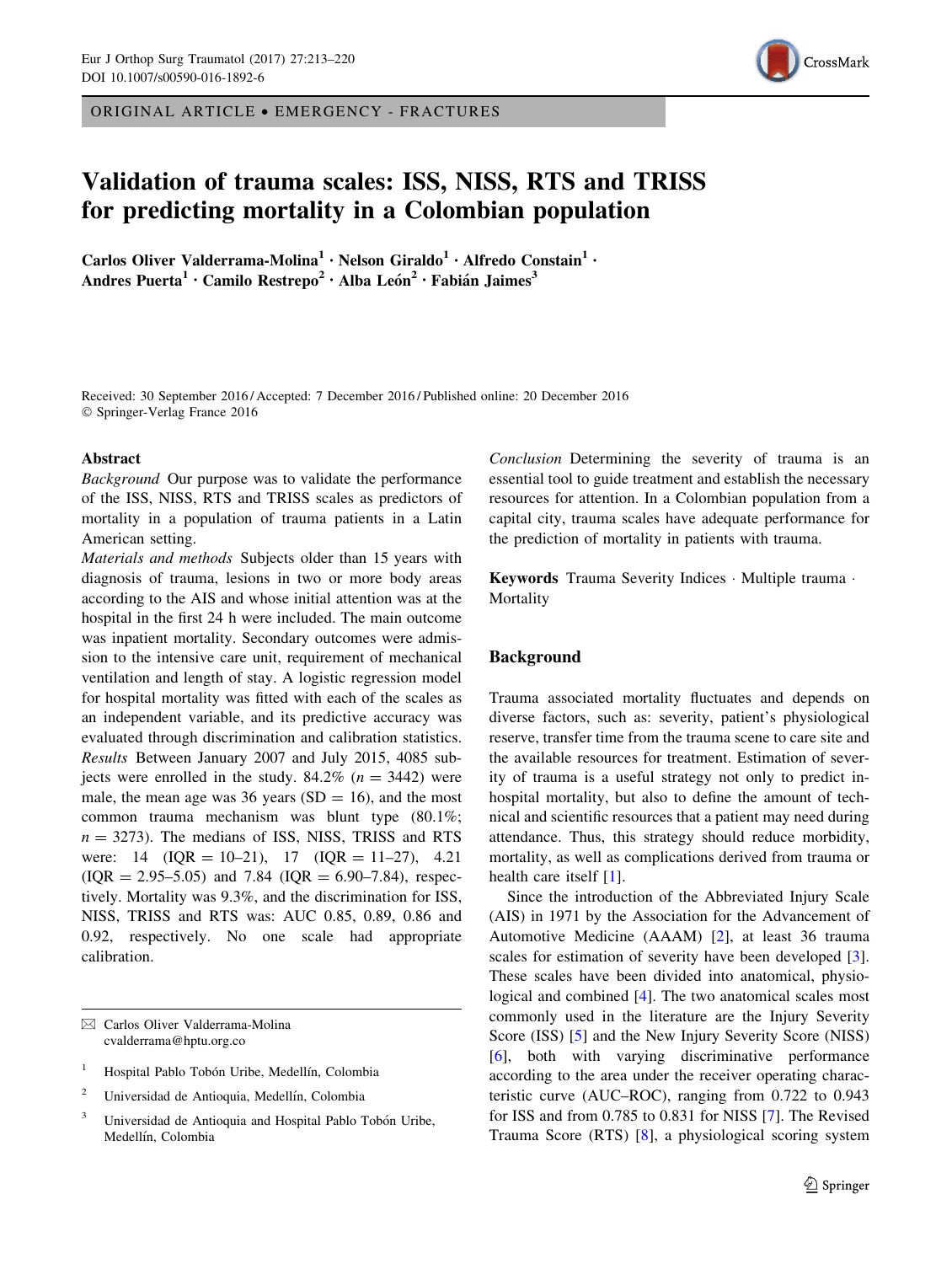most commonly used for triage in pre-hospital care, may be useful to predict mortality and to establish which more seriously injured patients require care in trauma centers. The Trauma and Injury Severity Score (TRISS) scale, described in 1983 by Champion et al. [\[9](#page-7-0)], combines the simplicity of RTS with the potential prediction of the ISS, and through a complex statistical method enables to predict the risk of death with an AUC–ROC from 0.82 to 0.96 [\[7](#page-7-0)]. All institutions dealing with trauma patients should evaluate their clinical outcomes based on trauma scales, which permit to create health policies for the care of severely traumatized patients.

An ideal scale should have a continuous evaluation process, which will assure its performance in discrimination, calibration and, ultimately, validation. Although there is no perfect trauma scale, the four mentioned above have the best evaluation processes published in the literature. Despite numerous studies that show different predictive performance with these scales according to the hospital or the country where they are applied [\[7](#page-7-0)], to the best of our knowledge there are no validation studies in our country or even in Latin America, which implies an important limitation to recommend widespread use. The purpose of this study is to validate the performance of the ISS, NISS, RTS and TRISS scales as predictors of mortality in a population of trauma patients treated at a high- complexity hospital in a Latin American setting.

# Materials and methods

# Design

A bidirectional cohort of consecutive cases are admitted to the emergency department of the Hospital Pablo Tobón Uribe (HPTU) in Medellin, Colombia. HPTU is a fourthlevel complexity hospital, equivalent to a trauma center level 1 in the USA, with a total of 370 beds; 57 of them covering adult critical care. The average annual emergency department visits range from 60,000 to 65,000, of which 37–39% are trauma consultations. The protocol was approved by the ethical committee of the School of Medicine-University of Antioquia and the institutional review board of the HPTU.

# **Participants**

All subjects older than 15 years who were admitted to the emergency room with a diagnosis of trauma were eligible. Were included those who had hospital stay over 24 h, showed lesions in two or more body areas according to the AIS definitions (head and neck, face, thorax, abdomen, extremities and external structures) and whose initial

attention was held at the hospital in the first 24 h following trauma. Patients who received surgical care at another institution in the first 24 h post-trauma died before admission or prior to surgical procedures or diagnostic images that allowed verifying anatomical lesions were excluded; in the first case because mortality could be increased by inadequate treatment rather than by the severity of the trauma per se, and in the second case by the limitation to identify and classify lesions in the AIS.

# Data source

For the retrospective cohort, electronic medical records of patients admitted to the emergency room between January 1, 2007, and October 31, 2013, were reviewed, whereas the prospective cohort examined electronic medical records of patients admitted to the emergency room between November 1, 2013, and July 31, 2015. For the retrospective cohort, a trained assistant search for trauma codes based on the international classification of diseases (ICD-10) discharge diagnosis (S02–S88, T01–T07, Y36), with posterior manual review of clinical records. For the prospective cohort, a trained research nurse checked daily admissions by the emergency department and concurrently collected data. Patient monitoring was carried out during hospital stay, as recorded in the initial trauma episode. Demographics, admittance physiological variables (heart rate, respiratory rate, blood pressure and Glasgow Coma Scale) and admission diagnoses confirmed through images and/or surgical findings in the first 24 h of all trauma patients were recorded on a special form predesigned with AIS diagnostic codes.

# Outcome

The primary outcome was death during hospital stay related to the initial trauma. Secondary outcomes related to the utilization of health-care resources, such as admission to the intensive care unit (ICU), requirement of mechanical ventilation and hospital stay, were also evaluated.

# Scale validation

# Abbreviated injury scale (AIS)

In order to obtain the ISS and NISS scores, we used the AIS dictionary of anatomical lesions (version 2005) in accordance with the recommendations of the Association for the Advancement of Automotive Medicine (AAAM) [\[10](#page-7-0)]. For this purpose, a trained nurse with experience in trauma reviewed the full clinical records, recorded lesions detected in the first 24 h of admission and made the search for the codes in the AIS dictionary. Throughout all the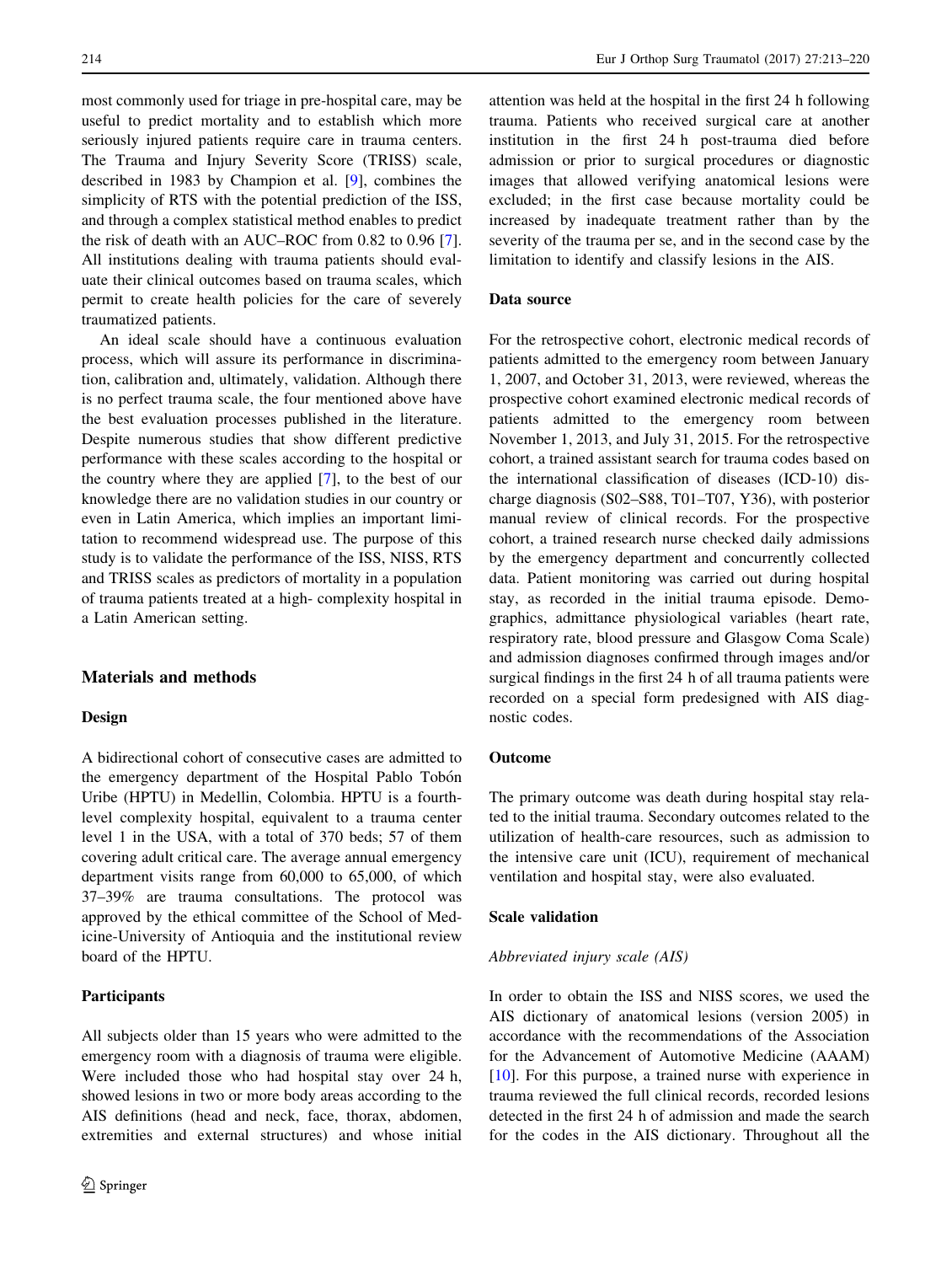study, the authors audited the quality of data regularly and verified the accuracy of the information from medical records. Since the retrospective cohort data could be subject to bias due to lack of information, a checklist was used for missing data, comparing the quality of data between retrospective and prospective cohort, without observing significant deviations.

# Injury Severity Score (ISS)

In this scale, the three body areas (according to the AIS definitions of head and neck, face, thorax, abdomen, extremities and external structures) with major injury are selected and the injury with the highest AIS score  $(0-6)$ within each of these three areas is selected. The ISS is the sum of squares of the highest AIS score in these body regions, and the sum of them gives a score between 1 and 75 points. If a lesion is assigned an AIS score of 6, it automatically results in ISS 75 [[5\]](#page-7-0).

#### New Injury Severity Score (NISS)

This scale follows the same principle of the ISS, but it is modified to add the squares of the three highest scoring AIS injuries, independently of the affected body area. Consequently, the three most serious injuries could be in the same body area but also gives a score between 1 and 75 points [\[6](#page-7-0)].

# Revised Trauma Score (RTS)

It uses three physiological variables: respiratory rate, systolic blood pressure and Glasgow Coma Scale, giving a score from 0 to 12. Patients with an RTS less than or equal to 11 should be transferred to a trauma center since the probability of survival is less than 90% [\[8](#page-7-0)].

#### Trauma and Injury Severity Score (TRISS)

It includes RTS and ISS using a statistical model to determine the probability of survival, adjusted for age and mechanism of trauma (penetrating or blunt). The likely result ranges from 0 to 7.841, and thus, the highest score has the highest chance of survival [\[9](#page-7-0)].

# Sample size

As the investigation was conducted on a fixed and previously identified population, a formal sample size calculation was not made. However, sample size for validation studies in predictive models is not fully defined [\[11](#page-7-0)], and the options range from cohorts with a minimum of 100 outcomes until those with more than 250 outcomes [[12\]](#page-7-0).

#### Statistical analysis

Descriptive statistics were means, medians and proportions for demographic variables and characteristics of trauma. A logistic regression model for hospital mortality as the outcome was conducted with each one of the scales as independent variables, and its predictive accuracy was evaluated through discrimination and calibration statistics. Discrimination was determined by the area under the curve of the receiver operating characteristic (AUC–ROC), with values close to 1 understood as perfect discrimination and those close to 0.5 as no discrimination [[13\]](#page-7-0). The calibration of the models was assessed by the degree of correspondence between the estimated and observed probability of death through deciles of risk. The correspondence of both mortalities was determined graphically and with Hosmer– Lemeshow goodness-of-fit test, considering that the model was calibrated with a p value greater than 0.05 [[14\]](#page-7-0). We used STATA 13.0 (StataCorp, College Station, Texas 77845, USA) for all analyses.

# Results

Between January 2007 and July 2015, a total of 138,455 emergency department visits were registered, with 112,291 patients corresponding to a traumatic etiology. After an exhaustive review of the inclusion criteria, 4085 subjects were eligible for enrolling in the study (Fig. [1](#page-3-0)). Eighty-four percent  $(n = 3442)$  of the patients were male, and the mean age was 36 years  $(SD = 16)$ . The most common trauma mechanism was blunt type  $(80.1\%; n = 3273)$ , mostly from motor vehicle accidents (74.7%;  $n = 2445$ ). The medians of ISS, NISS, TRISS and RTS were: 14  $( IQR = 10-21), 17 ( IQR = 11-27), 4.21 ( IQR = 11-27)$ 2.95–5.05) and 7.84 (IQR =  $6.90-7.84$ ), respectively. Mortality for the entire cohort was 9.3% (381 of 4085 individuals). Table [1](#page-3-0) shows population characteristics according to the vital status at hospital discharge. The elapsed time between trauma occurrence and emergency admittance is almost doubled for in-hospital patient dead  $(p = 0.013)$ . Table [2](#page-4-0) displays the outcomes related to health-care resource utilization and trauma severity according to the vital status at hospital discharge. A significant number of individuals (40.7%,  $n = 1663$ ) had an ISS greater than or equal to 16, which represents a high proportion of multiple trauma;  $36\%$  ( $n = 1470$ ) were admitted to the ICU, and most of them  $(88\%, n = 1290)$ required mechanical ventilation. Severe trauma of the head and neck anatomical area, defined as an AIS greater than or equal to 3, occurred in 35% ( $n = 1427$ ) of the cohort and was present in the majority of deceased subjects (82%;  $n = 312$ ). The group of patients who died had a short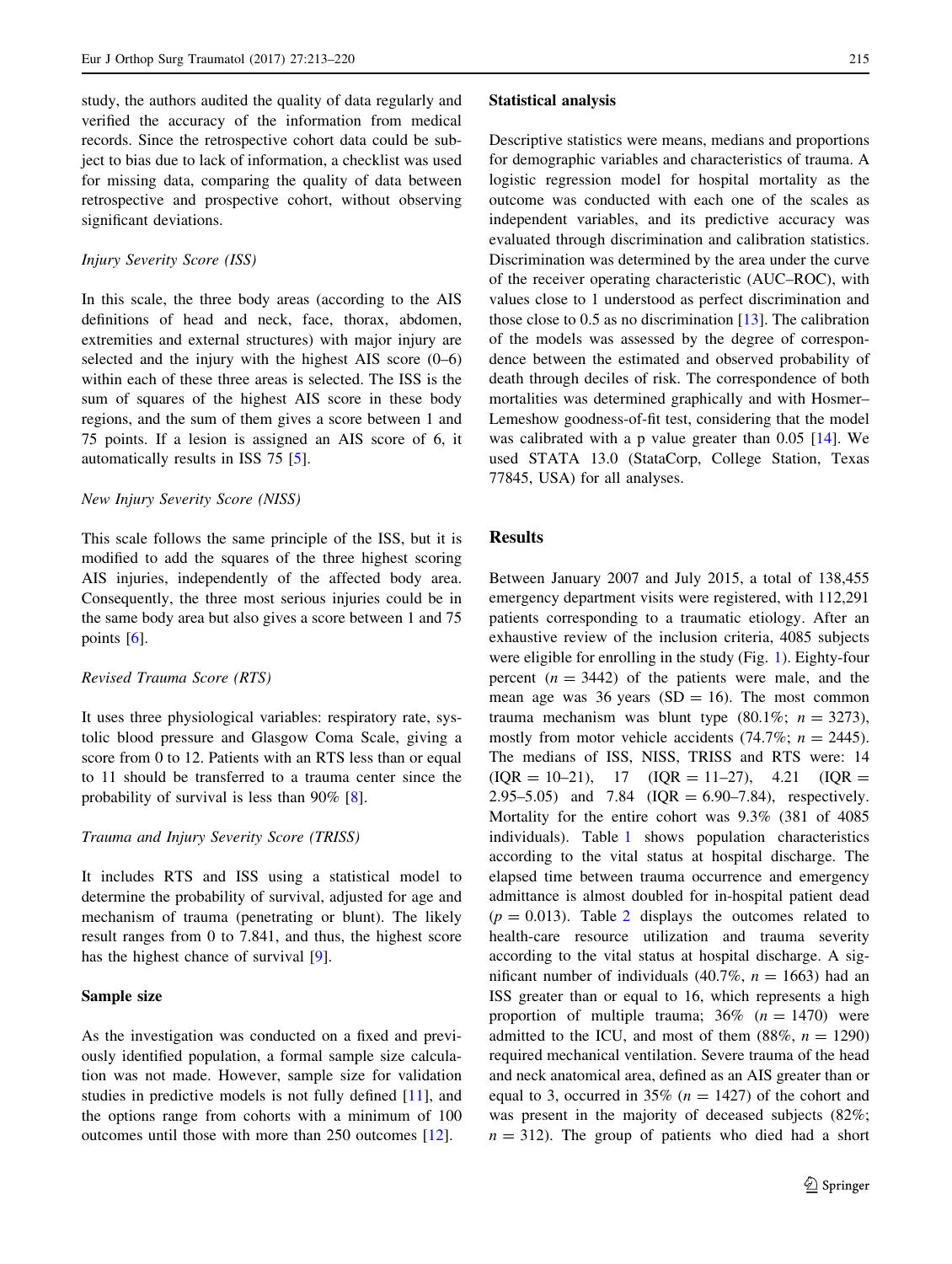<span id="page-3-0"></span>

Fig. 1 Patient admission flow chart

Table 1 General characteristics of the study population according to the vital status at discharge

| Variable                                    | All $(n = 4085)$  | Living $(n = 3704)$ | Dead $(n = 381)$    |  |
|---------------------------------------------|-------------------|---------------------|---------------------|--|
| Male sex $[n \ (\%)]$                       | 3442 (84.2%)      | 3112 (84%)          | 330 (87%)           |  |
| Age (median-SD)                             | 36(16)            | 35(16)              | 41 (20)             |  |
| Time between trauma and income (Medium—IQR) | 76 (39–256)       | 74 (39–250)         | $120(41-324)$       |  |
| Blunt trauma $[n \ (\%)]$                   | 3273 (80.1%)      | 2994 (81%)          | 279 (73%)           |  |
| Traffic accident $[n \ (\%)]$               | 2445 (74.7%)      | 2244 (75%)          | 201 (72%)           |  |
| Motorcycle $[n \ (\%)]$                     | 1942 (79.4%)      | 1802 (80%)          | 140 (70%)           |  |
| Automobile $[n \ (\%)]$                     | 414 (16.9%)       | 359 (16%)           | 55 (27%)            |  |
| Other $[n \ (\%)]$                          | 89 (3.6%)         | 83 (4%)             | 6(3%)               |  |
| Penetrating trauma $[n \ (\%)]$             | 812 (19.9%)       | 710 (19%)           | 102(27%)            |  |
| Firearm $[n \ (\%)]$                        | 543 (66.9%)       | 454 (64%)           | 89 (87%)            |  |
| Edged weapon $[n \ (\%)]$                   | 223 (27.4%)       | 213 (30%)           | $10(10\%)$          |  |
| Anti-personnel mine $[n \ (\%)]$            | 14 $(1.7%)$       | 13 $(2%)$           | $1(1\%)$            |  |
| ISS (median—IQR)                            | $14(10-21)$       | $12(9-18)$          | $26(20-33)$         |  |
| $NISS$ (median-IQR)                         | $17(11-27)$       | $17(10-27)$         | 41 $(34-50)$        |  |
| $RTS$ (median-IOR)                          | $7.84(6.90-7.84)$ | $7.84(7.55 - 7.84)$ | $5.03(4.09 - 6.82)$ |  |
| TRISS (median-IOR)                          | $4.21(2.95-5.05)$ | $4.46(3.31 - 5.05)$ | $0.73(-0.36-2.05)$  |  |

% percentage, SD standard deviation, n number of patients, ISS Injury Severity Score, NISS New Injury Severity Score, RTS Revised Trauma Score, TRISS Trauma and Injury Severity Score, IQR interquartile range

<sup>a</sup> Time in minutes, data are available for 3153 patients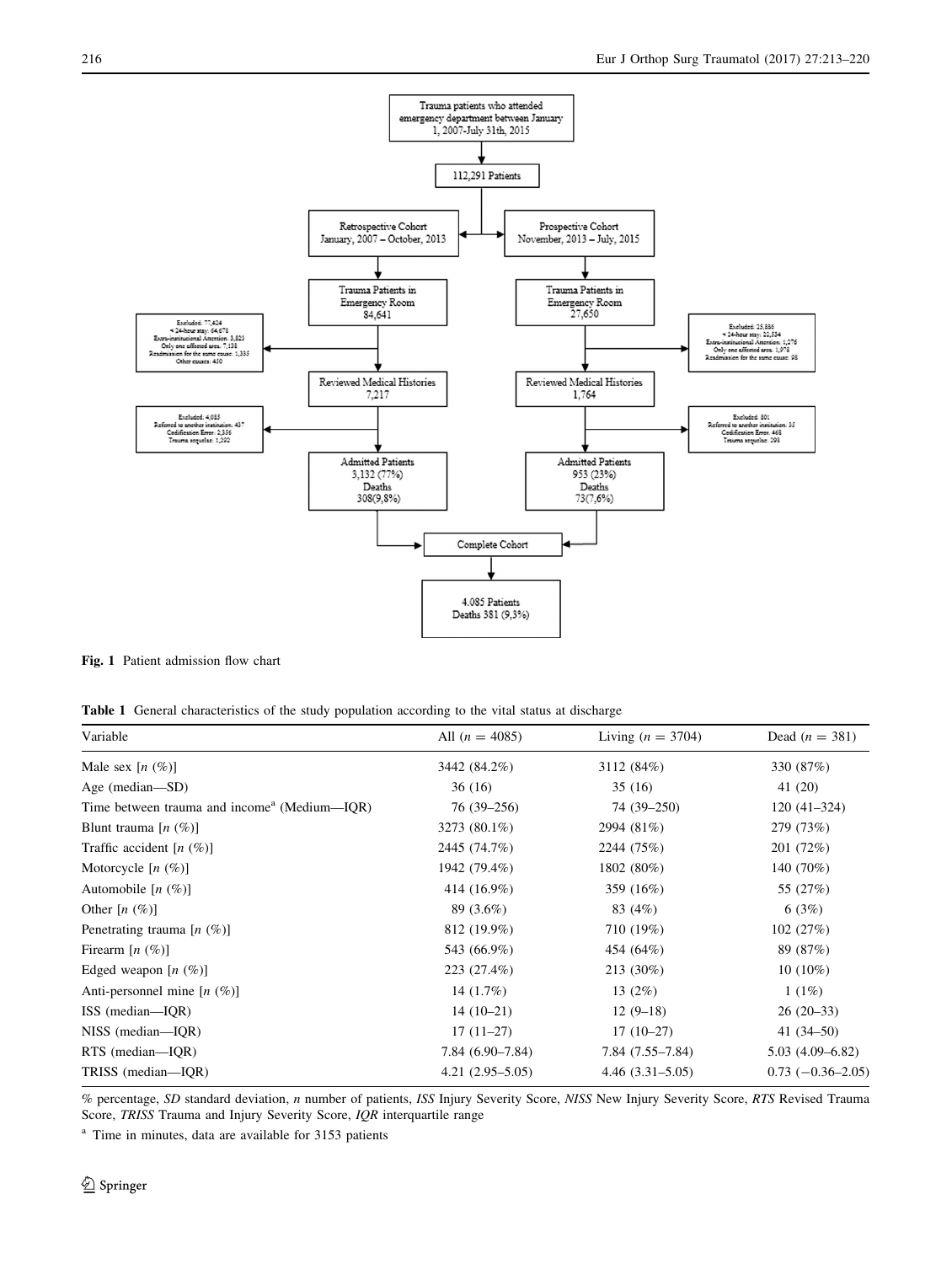<span id="page-4-0"></span>

| <b>Table 2</b> Clinical Outcomes and severity of trauma |  |  |  |  |  |
|---------------------------------------------------------|--|--|--|--|--|
|---------------------------------------------------------|--|--|--|--|--|

| Variable                                        | All $(n = 4085)$              | Living $(n = 3704)$ | Dead $(n = 381)$<br>358 (94%) |  |
|-------------------------------------------------|-------------------------------|---------------------|-------------------------------|--|
| Admission to ICU $[n \ (\%)]$                   | 1470 (36%)                    | $1112(30\%)$        |                               |  |
| Mechanical ventilation requirement $[n (\%)]$   | 1290 (31.6%)                  | 934 (25%)           | 356 (93%)                     |  |
| Hospital stay (Median-IQR)                      | $7(4-15)$                     | $8(4-17)$           | $2(1-6)$                      |  |
| $ISS \ge 16 [n (\%)]$                           | 1315 (35%)<br>1663 $(40.7\%)$ |                     | 348 (91%)                     |  |
| $GCS \leq 8$ ( <i>n</i> $(\%)$ )                | 709 (17.3%)                   | 442 (12%)           | 267 (71%)                     |  |
| Shock on admission <sup>a</sup> [n $(\%)$ ]     | 413 $(10.1\%)$                | 331 (9%)            | 82(22%)                       |  |
| Severe head and neck trauma (AIS $>$ 3) [n (%)] | 1427 (35%)                    | 1155(31%)           | 312(82%)                      |  |
| Serious face trauma (AIS > 3) [n $(\%)$ ]       | 34 $(0.8\%)$                  | $29(0.8\%)$         | $5(1.3\%)$                    |  |
| Severe chest trauma (AIS > 3) [n $(\%)$ ]       | 841 (20.6%)                   | 732 (20%)           | 109(29%)                      |  |
| Severe abdominal trauma (AIS > 3) [n $(\%)$ ]   | 488 (12%)                     | 432 (12%)           | 56 (15%)                      |  |
| Severe limb trauma (AIS $\geq$ 3) [n (%)]       | 1042(25.5%)                   | 970 (26%)           | 72 (19%)                      |  |

% percentage, n number of patients, IQR interquartile range, ISS Injury Severity Score, GCS Glasgow Coma Scale, AIS Abbreviated Injury Scale

<sup>a</sup> Systolic blood pressure  $\leq 90$  mmHg on admission

Table 3 Logistic regression models with discrimination and calibration for each scale

| Scale        | OR   | $p$ value | 95% CI                                               | <b>AUC</b> | HL   | Prob > $\chi^2$ |
|--------------|------|-----------|------------------------------------------------------|------------|------|-----------------|
|              |      |           | (a) Complete cohort results ( $n = 4085$ )           |            |      |                 |
| <b>ISS</b>   | 1.13 | 0.000     | $1.12 - 1.14$                                        | 0.85       | 45.5 | 0.000           |
| <b>NISS</b>  | 1.13 | 0.000     | $1.12 - 1.14$                                        | 0.89       | 15.8 | 0.045           |
| <b>RTS</b>   | 0.39 | 0.000     | $0.36 - 0.42$                                        | 0.86       | 24.8 | 0.000           |
| <b>TRISS</b> | 0.39 | 0.000     | $0.36 - 0.42$                                        | 0.92       | 16.5 | 0.035           |
|              |      |           | (b) Blunt trauma mechanism results $(n = 3273)$      |            |      |                 |
| <b>ISS</b>   | 1.13 | 0.000     | $1.12 - 1.15$                                        | 0.86       | 28.1 | 0.002           |
| <b>NISS</b>  | 1.13 | 0.000     | $1.11 - 1.14$                                        | 0.89       | 20.4 | 0.009           |
| <b>RTS</b>   | 0.37 | 0.000     | $0.34 - 0.41$                                        | 0.86       | 26.3 | 0.000           |
| <b>TRISS</b> | 0.36 | 0.000     | $0.33 - 0.40$                                        | 0.92       | 13.5 | 0.095           |
|              |      |           | (c) Penetrating trauma mechanism results $(n = 812)$ |            |      |                 |
| <b>ISS</b>   | 1.11 | 0.000     | $1.09 - 1.14$                                        | 0.81       | 15.4 | 0.031           |
| <b>NISS</b>  | 1.12 | 0.000     | $1.10 - 1.15$                                        | 0.87       | 9.3  | 0.316           |
| <b>RTS</b>   | 0.45 | 0.000     | $0.39 - 0.51$                                        | 0.86       | 10.2 | 0.017           |
| <b>TRISS</b> | 0.46 | 0.000     | $0.40 - 0.52$                                        | 0.90       | 7.9  | 0.443           |

ISS Injury Severity Score, NISS New Injury Severity Score, RTS Revised Trauma Score, TRISS Trauma and Injury Severity Score, OR odds ratio for each point, CI confidence interval, AUC area under curve, HL Hosmer–Lemeshow

hospital length of stay, with a median of two days and an interquartile range from one to six, which shows that most of the deaths occurred in the first week of trauma.

Table 3 exhibits the results of the logistic regression models for each one of the evaluated scales with its corresponding discrimination (AUC–ROC) and calibration (Hosmer–Lemeshow goodness-of-fit test). Figure [2](#page-5-0) presents the ROC curves for each of the assessed scales, and Fig. [3](#page-6-0) shows models' calibration according to the correspondence between the observed and expected probability of death from risk deciles. We highlight the discriminating power of all analyzed indices, exhibiting TRISS the best performance ( $AUC = 0.92$ ). None of the scoring systems showed good calibration. When the groups were compared by mechanism of trauma (blunt vs. penetrating), discrimination remained at similar values; however, calibration was adequate for the NISS and TRISS indices in the group of penetrating trauma.

# Discussion

ISS, NISS, RTS and TRISS trauma scales demonstrated an acceptable performance for discrimination of mortality in a population of Latin American patients with trauma, with an apparent superiority of TRISS due to its higher AUC (0.9167). However, model's calibration did not prove to be adequate, although the combined scale TRISS seems to generally show a better prediction, except at the end of increased risk of death (Fig. [3](#page-6-0)). Similarly, regression models suggest a better calibration for TRISS and NISS in the group of patients with penetrating trauma. This is consistent with previously published studies evaluating this scale [[15,](#page-7-0) [16\]](#page-7-0).

Anatomical scales based on the AIS, as the ISS and NISS, have shown different results in the literature, according to the mechanism of trauma (blunt vs. penetrating) [\[17](#page-7-0)]. It has been reported that the ISS ignores the serious injuries that occur in the same anatomical area, suggesting to apply the NISS scale in cases of penetrating trauma by firearms or sharps weapons, which allows to include the most serious injuries regardless of the anatomical area [[17\]](#page-7-0). However, the results in this respect are inconclusive, and so far there is no unified recommendation on which of these two scales would be the best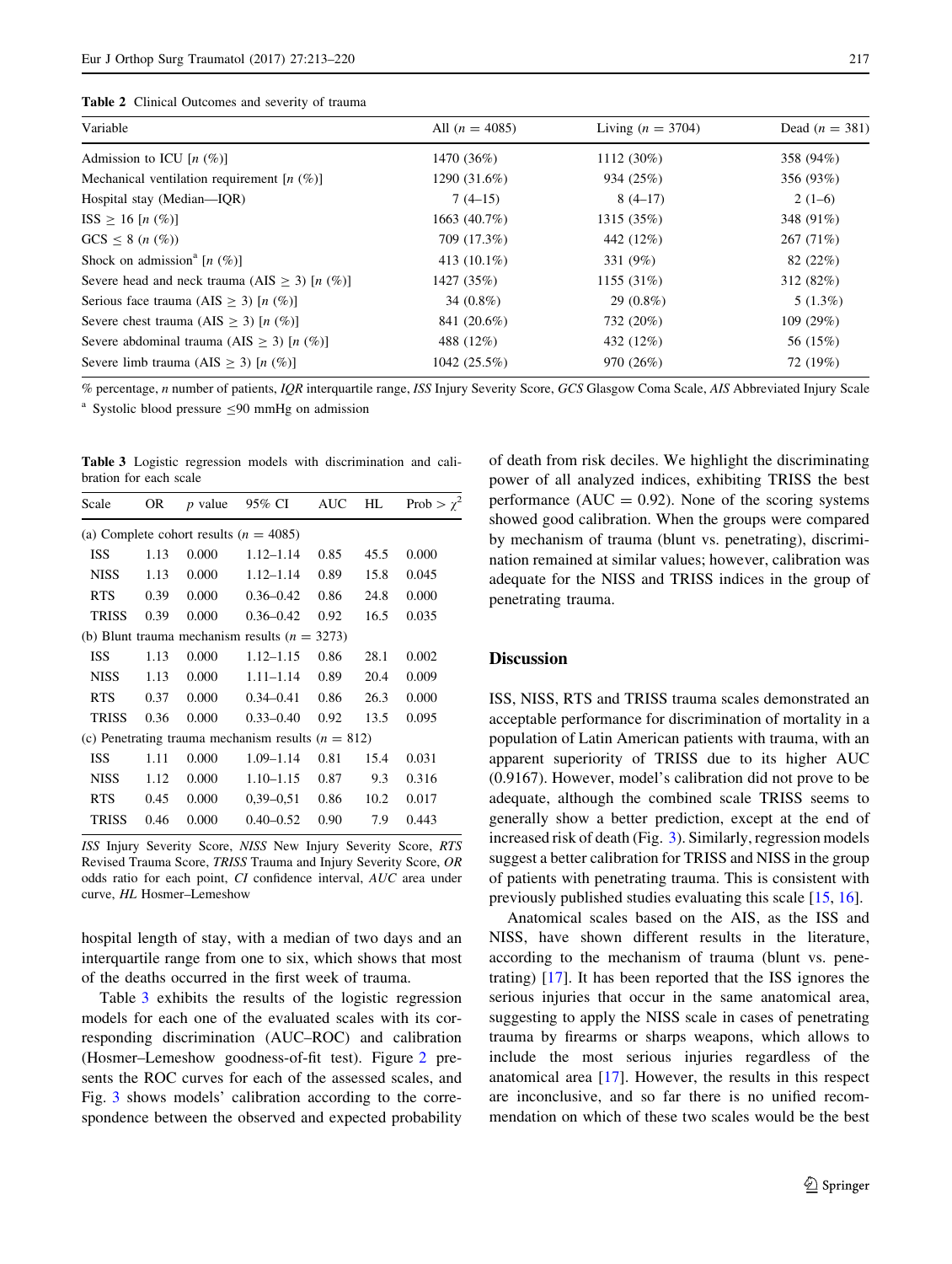<span id="page-5-0"></span>

Fig. 2 Areas under the curve for assessed scales: ISS (a); NISS (b); RTS (c); TRISS (d)

in this type of trauma. Smith et al. [\[18](#page-7-0)] described the NISS has a better discrimination for mortality than ISS in penetrating trauma, with AUC of 0.93 versus 0.88  $(p = 0.008)$ . On the contrary, Zhao et al. [[19\]](#page-7-0) found no differences between these two scales and suggested that in the penetrating trauma NISS could be more sensitive but less specific for predicting death. Husum and colleagues [\[20](#page-7-0)] found a similar performance in terms of discrimination to define mortality in patients with penetrating trauma and suggest that higher-quality studies are required to resolve this uncertainty.

Several studies have evaluated the calibration of these scales to predict mortality with different results, although most of them show a lack of calibration [\[19](#page-7-0), [21](#page-7-0), [22\]](#page-7-0). It is likely that for the evaluation of calibration in such scales, the Hosmer–Lemeshow test does not be appropriate, since it has been argued its lack of power to assess a poor calibration and being very sensitive to large sample sizes [\[23](#page-7-0)]. Consequently, we also evaluated graphically the calibration of the scales and the results appear more accurate for NISS and TRISS score systems.

The demographic characteristics of this cohort differ from previous reports of trauma in Colombia [\[24\]](#page-7-0) and other Latin American countries [[25](#page-7-0)], where a higher mortality associated with penetrating injury is described. In this cohort, we found that 80.1% of trauma was blunt, mostly from motor vehicle traffic accidents (60% of the cohort), while in another Colombian cohort, traffic accidents accounted for only 20.7% [\[24\]](#page-7-0) and in a Brazilian cohort was 38.2% [[25](#page-7-0)]. In addition, our study population was mainly male (84%) and with a mean age of 36 years, representing the most economically active population group. Blunt trauma was the most frequent in the group of deceased patients in our cohort (73%), while in the research published by Ordonez et al.  $[24]$  $[24]$  $[24]$ , the penetrating mechanism produced by firearms and sharp weapons accounted for 50% of deaths. These demographics indicate an evolution in trauma mechanisms that is closer to developed countries, but it may not represent the whole population with trauma in Colombia, since it is a private hospital in a city with high motorcycle traffic fatalities.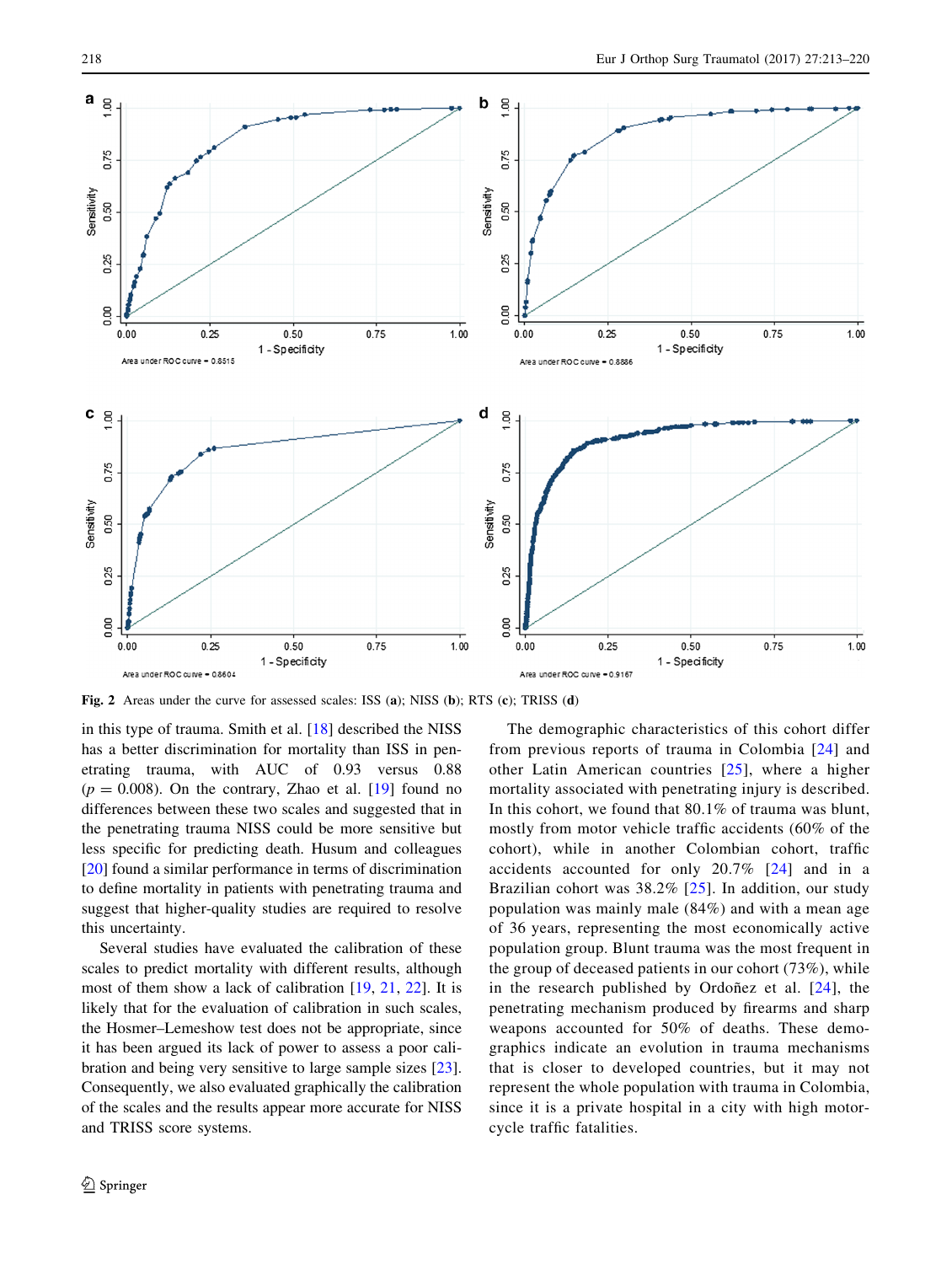<span id="page-6-0"></span>

Fig. 3 Observed and expected probability of death according to assessed scales: ISS (a); NISS (b); RTS (c); TRISS (d). The Y-axis corresponds to death probability and the X-axis to deciles

The overall mortality was 9.3%, comparable to that reported in other studies with similar characteristics [\[26](#page-7-0), [27\]](#page-7-0). However, in patients with multiple trauma, defined as an ISS greater than or equal to 16, mortality was 21%. One possible explanation for the higher mortality in this set of patients could be the longest time from trauma occurrence until admission to the institution (2 h). It is common in our medical practice that subjects are initially taken by teams of pre-hospital care to low-complexity care levels that do not have the resources to attend the most severely injured patients. We also observed a large proportion of individuals with severe cranioencephalic trauma (CET), defined as an AIS greater than or equal to 3 in head area; and in the group of patients who died the majority (82%) had severe traumatic brain injury (TBI), indicating that this might be an independent factor for mortality. The high prevalence of motorcycle traffic accidents, in an environment where it is common to avoid mandatory protection elements as the helmet, provides an opportunity for transit regulators in our country to conduct massive campaigns aimed to improve adhesion to usage of protective elements and to responsible driving.

The present study has several limitations. The sample size is small compared to other studies with large databases of trauma in the USA [\[28](#page-7-0)] and Germany [\[29](#page-7-0)]; however, it is similar to other database of developed countries like Switzerland [\[30](#page-7-0)] and Australia [\[31](#page-7-0)]. The retrospective nature of most of the information makes it difficult to collect it appropriately. There is no national or institutional database for gathering information of trauma patients, so that accurate anatomical diagnosis and to standardize them to the AIS dictionary was a hard task. While research has been conducted to use the International Classification of Diseases coding system (ICD-9 and 10) [[28\]](#page-7-0) to obviate the difficulty of using the AIS codes, in our hospital this information is not consistent in medical records and this possibility was not considered.

Determining the severity of trauma is an essential tool to guide treatment, establish the necessary resources for attention and allow comparison of clinically important outcomes between different institutions providing health services. Since ISS introduction in 1974, there have been described in the literature almost 50 scales aimed to establish the magnitude of injury and helping to predict mortality. Many of these prediction tools have undergone validation processes worldwide but, to our knowledge, there is no similar research in Latin America with an appropriate statistical method. Considering the performance of the RTS scoring system found in the present study, we could suggest that, in the setting of pre-hospital